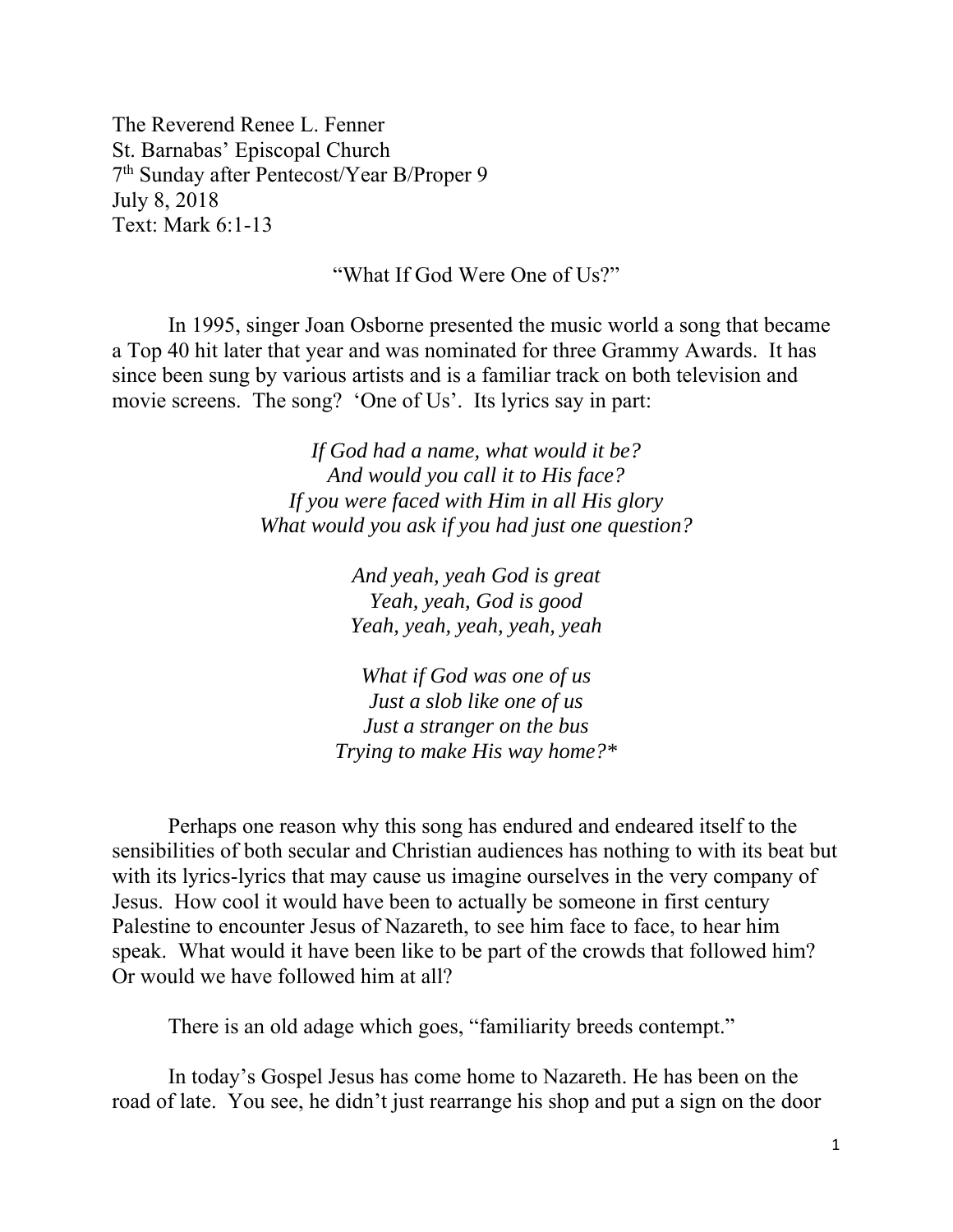that said "Open for Business" and expect people to come him. Rather, he went to them, meeting people where they were; in towns, villages and synagogues, along roads and sea shores and hillsides-all the while proclaiming God's kingdom. He has built a cadre of disciples. He has dined with tax collectors and sinners. He has welcomed the stranger and when he encountered anyone who was sick, blind, deaf or crippled, he healed them. Even those possessed by demons. He has even raised the dead! He has built quite the reputation.

On this particular day, Jesus went into the synagogue of his boyhood and began to preach. Mark does not tell us what Jesus said that day but his words must have been powerful. At first, the response from the community is astonishment and curiosity. But before anyone knew it-things began to go south! People began to whisper. They know this guy. This was the village that raised him, his brothers and sisters too. And they said, *"Where did this man get all this? What is this wisdom that has been given to him? What deeds of power are being done by his hands!*" Isn't this Jesus the carpenter? What does he know? Didn't he make a table for the neighbor two doors down from Sarah? Isn't this Mary's boy? Hey, Mister Big Stuff! Who do you think you are? And Mark says that *"they took offense at him."* He was just one of "them".

Jesus sensed the change in the air. Contempt. Jealousy. Judgment, perhaps? With a mixture of sadness and disappointment he said to them, *"Prophets are not without honor, except in their hometown, among their own kind, and in their own house.*" And Mark tells us that Jesus, who had recently calmed the sea and healed a woman who had been hemorrhaging for twelve years, and raised Jairus' daughter from the dead, could do no deed of power among his own people, except to heal a few who were sick.

I would suppose that Jesus could have put the townspeople in their places. He could have said, 'I'll show you who am I alright.' After all, he was the Son of God. But nowhere in the gospels does Jesus brag on who he really is. Even as Jesus exorcised demons in Mark's gospel he told them to be quiet.

The sad thing about this story is that the townspeople's contempt diminished Jesus' ability to do wonders on their behalf. Their small-mindedness, lack of faith, and their inability to embrace the person Jesus had become kept them from untold blessings.

How often in our lives do we do this? Are we, in a sense, our own Nazareth? We have our own perceptions of others, don't we? How often have we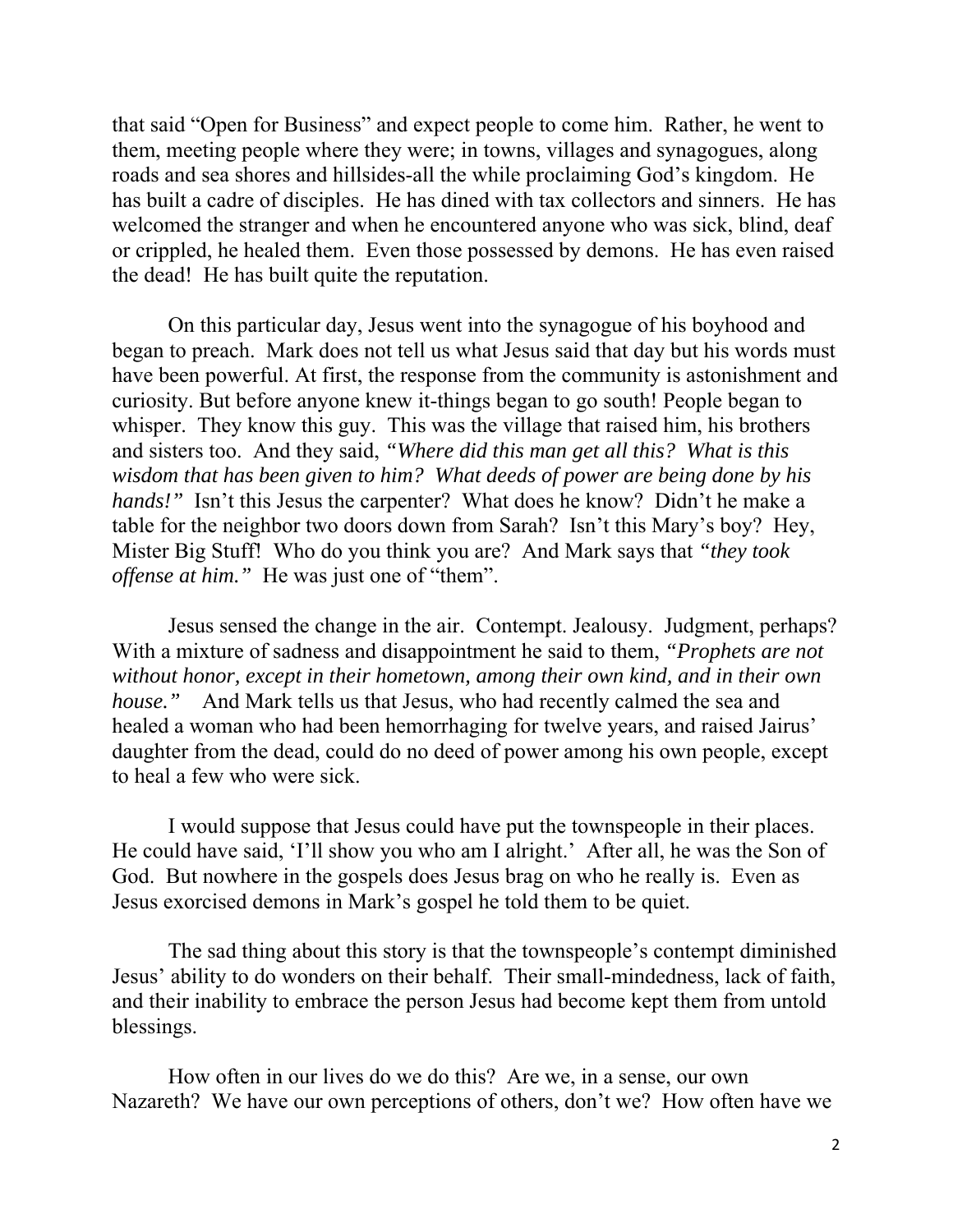turned a blind eye or turned someone away because of who they look like or dress like or because of what they believe? '*They* couldn't possibly belong here. *They*  couldn't possibly afford to own a certain car. *They* couldn't possibly be living in my neighborhood. *They* couldn't possibly attain almost a million dollars' worth of college scholarships.' And on and on. The news has reported far too many situations like these especially of late. We set limits on others and for ourselves and in doing so we limit ourselves. Are there opportunities and blessings missed because we box others in? Sometimes even setting limits for God?

The townsfolk sure set a limit on Jesus but the rejection he received at home did not define him. The limits to which his own people wanted to confine him did not hold him back from doing God's work. Instead, Jesus shook off the dust of Nazareth and resumed his ministry, teaching and healing, and as he did, he commissioned twelve of his closest disciples to share in his ministry sending them out two by two. Like Jesus, they traveled and proclaimed repentance, healed people from their sickness, cast out unclean spirits and preached about the kingdom of God.

My friends, Jesus' directives have not changed. As baptized Christians we are among so many who follow the line of those disciples who traveled with him and continued to do so after his death, resurrection, and ascension.

And you and I, and other ordinary and everyday folks, are commissioned to be extensions of the Holy One who showed compassion and loved the other fiercely and bids us all to do the same. God can use us. We are but a part of the community of Jesus' love, commissioned to go out into the world, a world sorely in need of healing and renewal, to bear witness to God's forgiveness, abounding and steadfast love, mercy, faithfulness, and acceptance. We are to mirror those very attributes of God to EVERYONE we meet. And remember that when we look at the face of another we are actually looking into the very face of God. *And when we least expect it, they might very well be the same precious gift to us!* 

Just only yesterday I saw a wonderful cartoon of Jesus holding a mirror and in the mirror he sees himself-not as a bearded man but the mirror showed-black, white, Asian, man, woman, child, and on and on…

 Yes, Jesus, *God, was one of us*, who came to model for us the image and likeness of God, the life and love of God, and to show us what the kingdom of God looks like in the unexpected places and persons we meet.